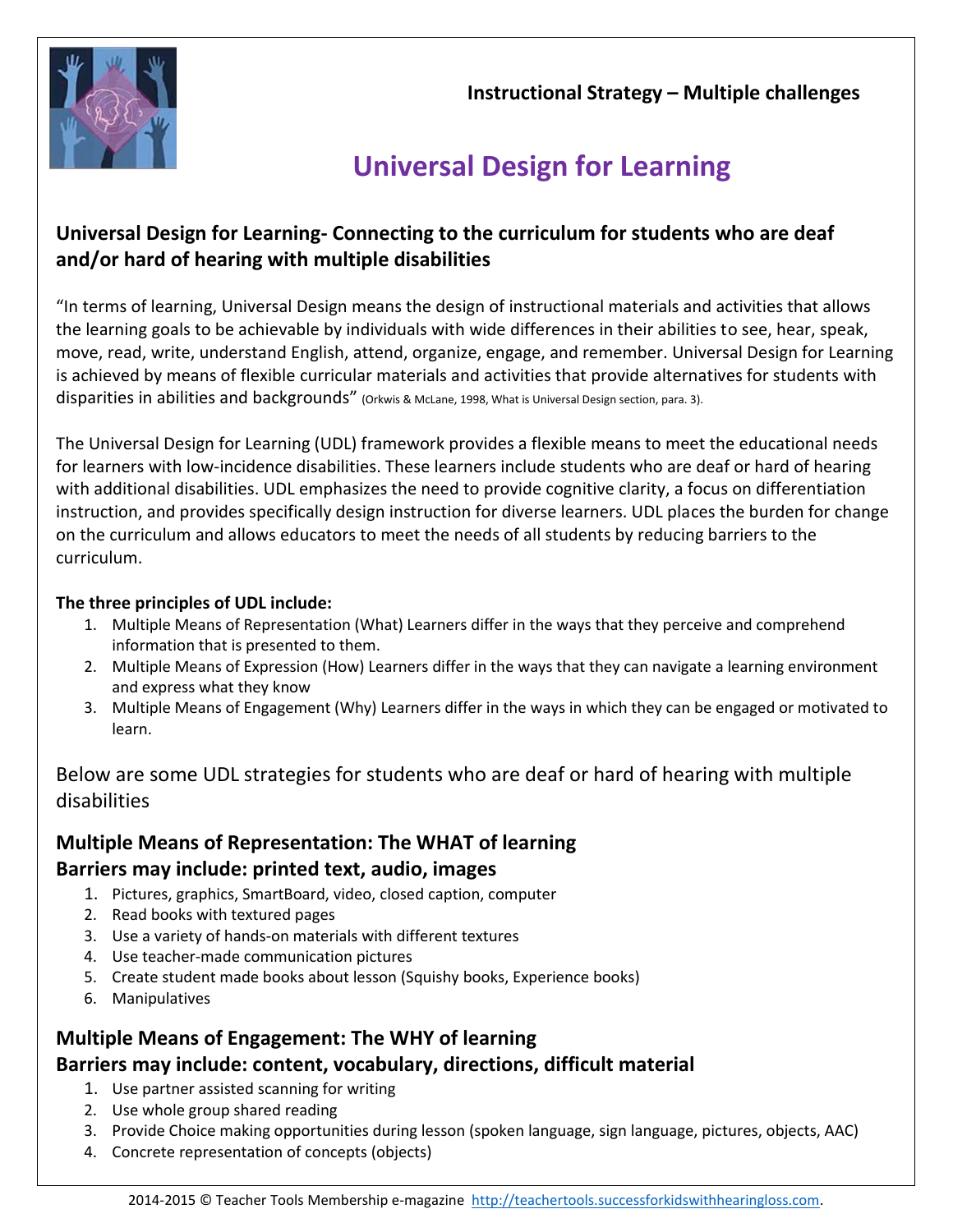### **Multiple Means of Expression: The HOW of learning Barriers may include: writing, speaking, drawing**

- 1. Low Tech (spoken language, sign language, pictures, objects choice boards, eye gaze options, pointing, smiling, crying, increased muscle tone)
- 2. High Tech (AAC Device, BigMac, Adapted keyboard) (computers, computer writing software)

## **UDL Strategies for students who are deaf or hard of hearing**

- 1. Closed Caption on classroom informational videos
- 2. Note-taking
- 3. Visual representation
- 4. Facing the student; eye contact when speaking
- 5. Repeating questions from other students
- 6. Post announcements and instructions on board or Blackboard
- 7. Post PowerPoint slides and lecture and/or a list of vocabulary and concepts
- 8. Pause often as you speak to let interpreter communicate what you have said
- 9. Give copy of reading material to student and interpreter in advance
- 10. Additional vocabulary instruction
- 11. Group work activities

# **UDL Lesson Plan Science (Baking)**

#### *Extended Essential Standards and Objectives:*

*EX.5.P.2 Understand the structure and properties of matter before and after they undergo a change. EX.5.P.2.2 Compare physical and chemical changes of matter.*

*5.P.2 Understand the interactions of matter and energy and the changes that occur.*

*5.P.2.3 Summarize properties of original materials, and the new material (s) formed, to demonstrate that a change has occurred*

The teacher has the flexibility to:

- 1. Use a variety of materials, symbols and objects to teach concepts
- 2. Give students choices
- 3. Provide opportunities for motivating and high interest lessons

#### **Representation**

Read scanned book on Smart board or projector. Read Whopper Cake book with textured pages. Variety of hands-on materials with different textures (baked and not baked items) Use teacher-made communication pictures Use premade sentence makers to describe what happens to the items when they are baked. Using AAC to share sentences Mix and bake ingredients to show the change in materials. Create student made books about the process with Haiku Deck.

### **Engagement**

Use partner assisted scanning for writing Use whole group shared reading Choice making during selection of baked and non-baked items Partner assisted scanning for experiment/book making Mix and bake items